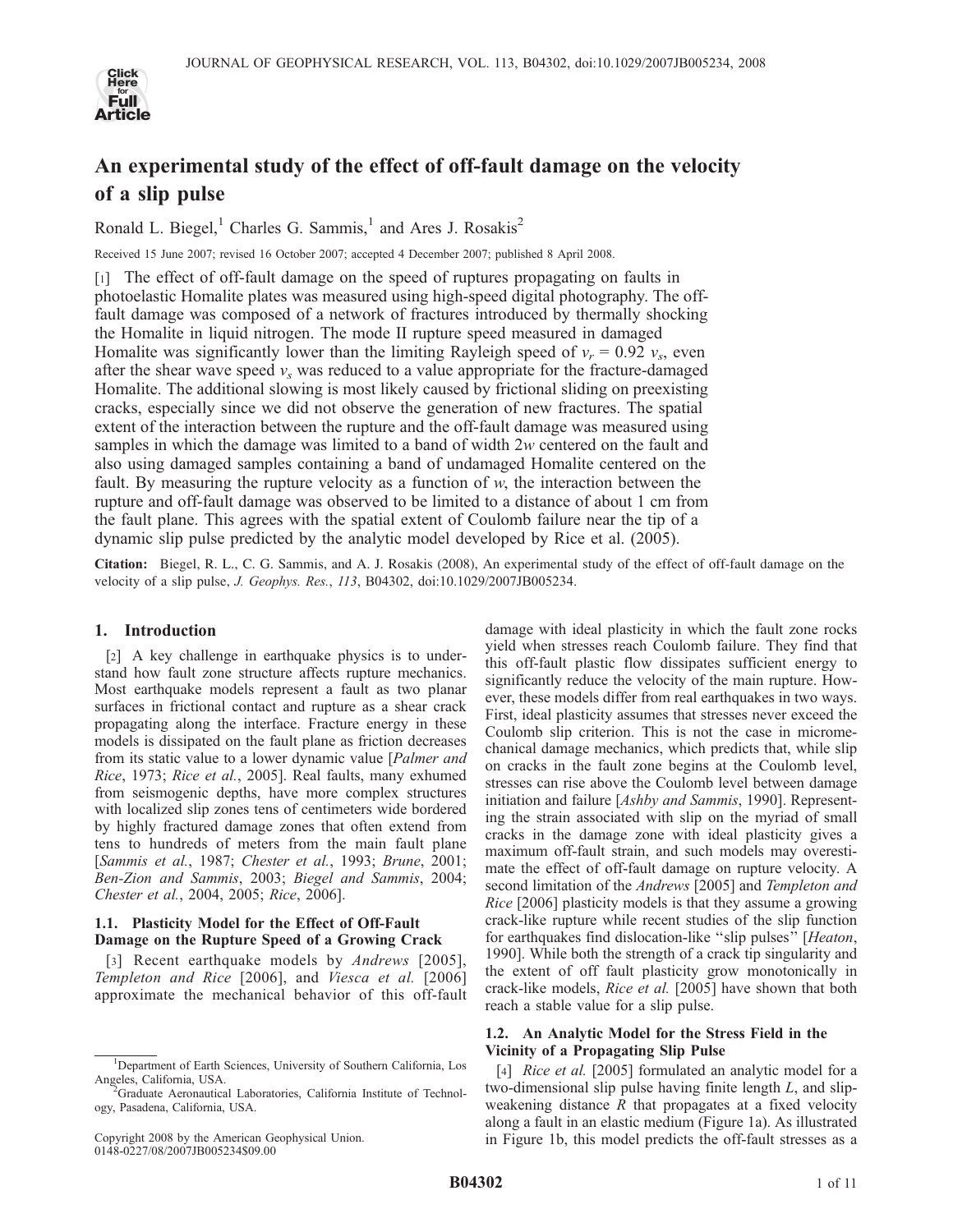

**Figure 1.** (a) Shear stress near the tip of a propagating slip pulse. The parameters  $\tau_p$  and  $\tau_r$  are peak and residual shear stresses, and  $\sigma_{yx}^0$  or  $\sigma_{yz}^0$  is the initial shear stress. R is the slip weakening distance. L is the length of the pulse [from *Rice et al.*, 2005]. (b) Contour plot of the maximum Coulomb stress as a function of position around the tip of a slip pulse. Each panel is for a different rupture velocity as indicated. Within shaded areas the maximum Coulomb stress exceeds one, meaning slip on the most favorably oriented preexisting fracture is possible [from Rice et al., 2005].

function of rupture velocity and the initial stress state. Analytic expressions for the stress field near the tip of a propagating mode II (or mode III) slip pulse are given in dimensionless form, where lengths are scaled by  $R_0^*$ , the value of  $R$  in the limit of low rupture speed and low stress drop, and in the limit of an infinitely long slip pulse. This scaling length is given by

$$
R_O^* = \frac{9\pi}{16(1-\nu)} \frac{\mu G}{(\tau_p - \tau_r)^2}
$$
 (1)

where  $\nu$  is the Poisson ratio,  $\mu$  is the shear modulus,  $\tau_p$  and  $\tau_r$  are peak and residual stresses, and the fracture energy G is

$$
G = \delta_1(\tau_p - \tau_r) \tag{2}
$$

Equation (2) assumes an exponential decrease in friction with displacement [Palmer and Rice, 1973]. Substituting equation (2) for G in equation (1) and assuming  $\tau_r \ll \tau_p$ gives

$$
R_O^* \approx \frac{9\pi}{16(1-\nu)} \frac{\mu\delta_1}{f_S \sigma_n} \tag{3}
$$



Figure 2. Geometry of Homalite samples. The fault angle was  $\Psi = 25^{\circ}$  to the horizontal, and a compressive uiniaxial load of  $\sigma_i$  = 12 MPa was applied to top and bottom of the sample. Rupture was nucleated by exploding a NiCr wire in a 0.1 mm hole drilled through the sample at the center of the fault.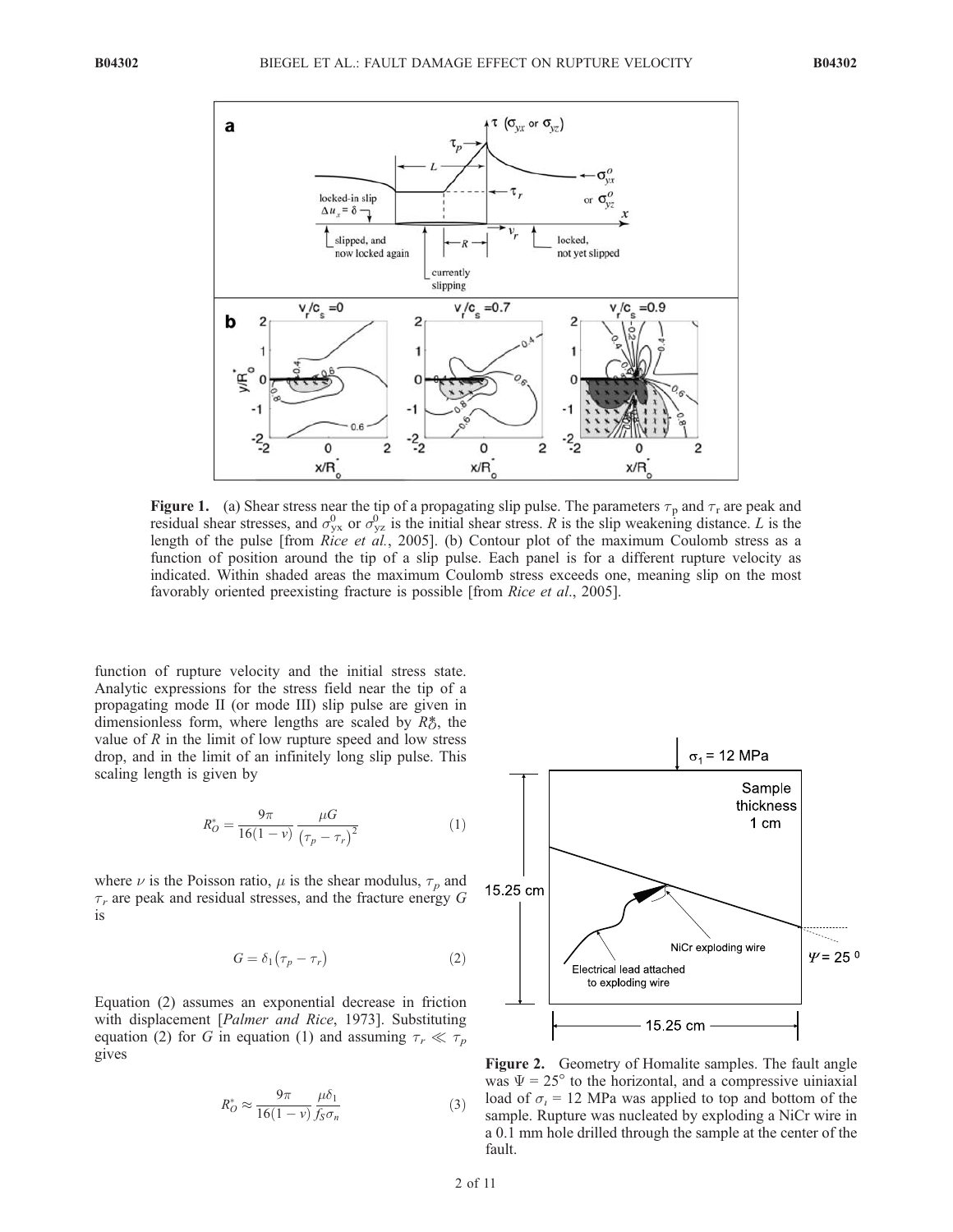|  |  | Table 1. Material Properties of Homalite 100 <sup>a</sup> |  |
|--|--|-----------------------------------------------------------|--|
|  |  |                                                           |  |

| Material Properties of Homalite 100              | Static | Dynamic   |
|--------------------------------------------------|--------|-----------|
| Young's modulus $Eb$ GPa                         | 3.9    | 5.2       |
| Shear modulus $\mu$ <sup>b</sup> GPa             | 1.4    | 1.9       |
| Poisson's ratio $\nu^b$                          | 0.35   | 0.34      |
| Density $\rho$ <sup>b</sup> kg/m <sup>3</sup>    | 1230   |           |
| Friction $f^c$                                   | 0.6    | 0.2       |
| P wave velocity, $v_p$ , m/s                     |        | 2498      |
| S wave velocity, $v_s^c$ m/s                     |        | 1200      |
| Characteristic displacement $d_c$ <sup>c</sup> m |        | $10^{-5}$ |

<sup>a</sup>Static values for elastic moduli were calculated using standard relations for an isotropic linear elastic solid. Dynamic values for elastic moduli were measured with ultrasonic transducers.

<sup>b</sup>Samudrala and Rosakis [2003].

 $\mathcal{C}$ Xia et al. [2004].

where  $f_s$  is the coefficient of static friction,  $\delta_1$  is the characteristic displacement, and  $\sigma_n$  is the normal stress.

[5] *Rice et al.* [2005] fit their model to data from *Heaton* [1990] and estimated  $R^*_{\mathcal{O}}$  for several large earthquakes to be in the range 1.3 to 36 m. Note in Figure 1b that the stress field is sensitive to the rupture velocity  $v_r$ . In most of our experiments  $v_r$  was greater than 0.70  $v_s$  but less than the Rayleigh limit  $0.92 v_s$  so that Figures 1b (middle) and 1b (right) best represent the stress state near the fault in our experiments. Hence we expect that Coulomb slip should extend to distances on the order of  $R\ddot{\delta}$ . The primary objective of the experiments presented here is to measure the spatial extent of the interaction between the stress field at the tip of the propagating slip pulse and the damage for comparison with this model-based prediction.

# 1.3. Propagation of a Slip Pulse on a Fault in Damaged **Homalite**

[6] In these experiments, we use high-speed digital photography to explore the effect of off-fault fracture damage on the velocity of spontaneous fault rupture in photoelastic Homalite plates. These laboratory experiments more realistically represent earthquakes than do current numerical models because (1) our laboratory fault zone is composed of an array of fractures and (2) our ruptures propagate as slip pulses, which is significant for two reasons. First, Heaton [1990] proposed that a slip pulse model could explain why seismic risetimes were only a fraction of an earthquake's rupture duration while crack-like models could not. Second, Zheng and Rice [1998] found that for conditions expected at seismogenic depths in the Earth, ambient stresses are too weak to support crack-like ruptures and that earthquakes should propagate as slip pulses.

[7] *Lu et al.* [2006, 2007] observed laboratory ruptures in experiments with Homalite samples using an experimental configuration similar to the one used here. They concluded that the model of Zheng and Rice [1998] correctly predicted the modes of rupture that they observed in their experiments. As the normal load and the inclination angle of the fault surface decreased, the rupture transitioned from a growing crack to a slip pulse. For conditions closest to our experiments (a fault inclination angle of  $25^{\circ}$  and a normal load of 10 MPa) they observed that ruptures propagated as slip pulses as predicted by the model of Zheng and Rice [1998]. For experimental conditions that



Figure 3. A digital image from experiment C-13. Tips of the bilateral rupture appear as dark points surrounded by fringes that propagate to the left and right along the fault from the central nucleation point. The shear wave fringe can be most clearly seen propagating toward the top left corner of the field of view.

exactly matched ours, (inclination angle of  $25^{\circ}$  and a normal load of 12 MPa) Lu et al. [2006] performed the Zheng and Rice [1998] analysis and found that a rupture propagated either as a slip pulse or a dying slip pulse. This



Figure 4. A digital scan of the all-damaged sample used in experiment H-50. The image shows the top and bottom pieces of the sample with their dense fracture network. The faint vertical and horizontal parallel lines on the surface were made by scoring with a knife before immersion in liquid nitrogen. The dark traces in the center along the fault are from the nucleation explosion.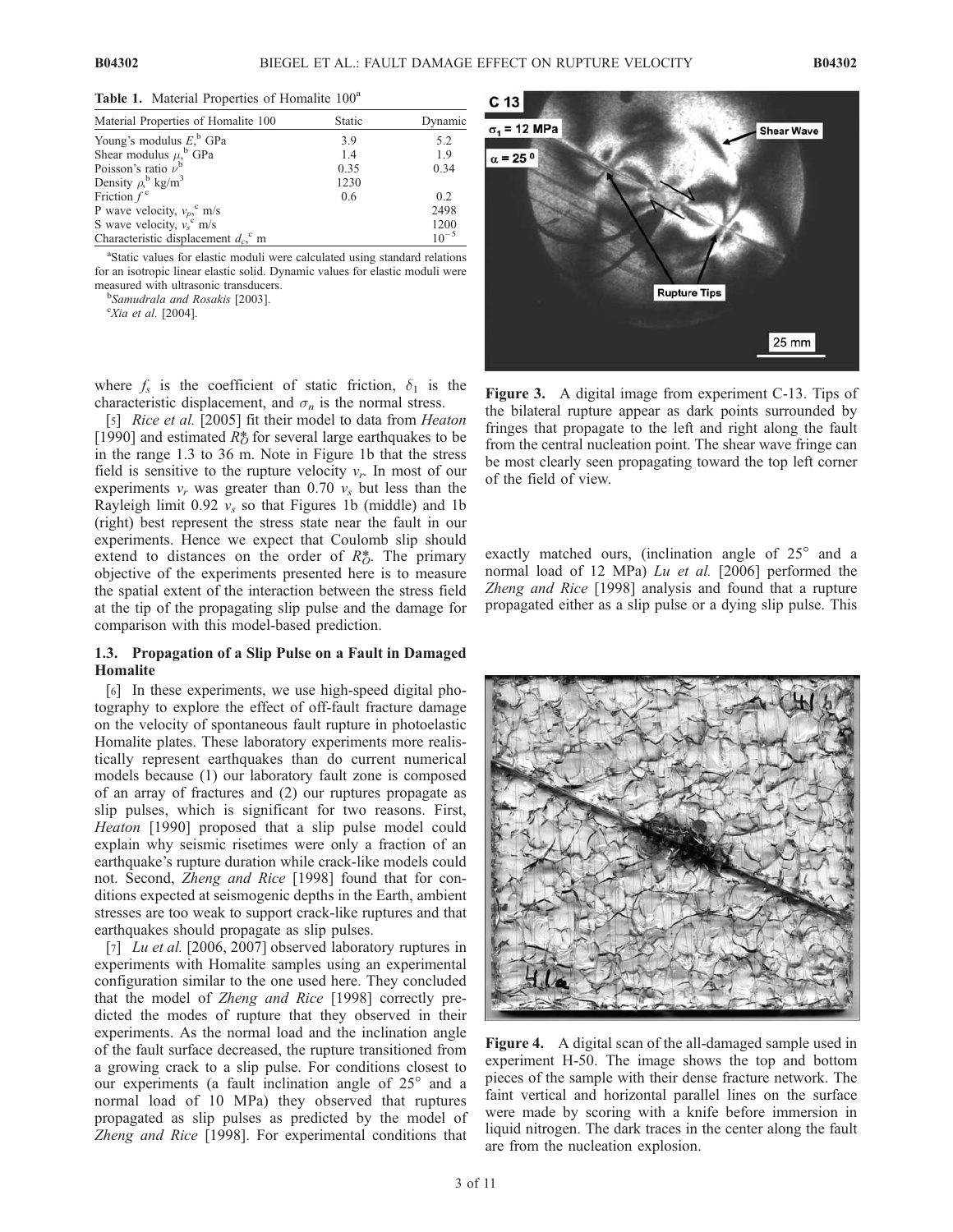

Figure 5. (top) Three successive digital images from experiment H-50 rotated  $25^\circ$  orienting the rightlateral fault parallel to page bottom. The dark spot on the fault plane is the left propagating rupture tip having fringes of equal shear stress extending above and below the rupture. (bottom) Rupture tip and fringes drawn to help identify them in the digital image. Elapsed time  $t$  and distance from nucleation point are also given. The sunburst to the right of center on the fault shows where the nucleation explosion appears in the digital image.

implies that our experiments realistically simulate actual earthquakes.

[8] Physical properties of the photoelastic Homalite 100 used in these experiments are given in Table 1. Substitution of these values into equation (3) gives  $R_O^* \approx 0.9$  cm, so we expect the interaction between the crack tip stress field and the off-fault damage in our experiments to extend to distances on the order of 1 cm.

## 2. Experimental Procedure

[9] The samples for our experiments were made from square photoelastic Homalite 100 plates (15.25 cm  $\times$ 15.25 cm  $\times$  1 cm) cut at an angle of 25 $\degree$  to form a fault as in the work by Xia et al. [2004] and Biegel et al. [2007] (Figure 2). Each sample had a 0.1 mm diameter hole at the center of the fault into which a nickel chromium wire was inserted before the samples were placed into a loading frame.

[10] We introduced a network of fractures (damage) into the Homalite samples by thermal shock in liquid nitrogen. To control the density of the crack network, we used a razor knife to score a grid of surface scratches on the part of the sample to be damaged. The portion of the sample to be damaged was then immersed in liquid nitrogen for about 30 s. Samples were prepared with four different damage configurations: undamaged samples (Figure 3), all-damaged samples (Figures 4, 5, and 6), samples with a band of damage surrounding the fault (Figures 7a and 7b), and alldamaged samples except for an undamaged band surrounding the fault (Figures 8a and 8b).

[11] Fracture damage was quantified using standard stereology techniques described by Underwood [1970]. Test lines were drawn across the damaged region and the number of crack intersections per unit line length  $P_L$  was determined. Since the cracks bound ''cells'' of average diameter  $\overline{L}_3 = 1/P_L$ , the average crack diameter is about  $\langle a \rangle = \overline{L}_3/2$ and the area of an average crack is  $\bar{A}_{cr} = \pi \langle a^2 \rangle$ . The surface area of cracks per unit volume is  $S_V = 2P_L$  and hence the number of cracks per unit volume is  $N_V = S_V / \bar{A}_{cr}$ . Crack damage in O'Connell and Budiansky's [1974] analysis of elastic moduli is defined as  $\varepsilon = N_V \langle a^3 \rangle$ , which is simply related to the Ashby and Sammis [1990] definition of initial damage  $D_0$  as  $D_0 = (4\pi/3)\varepsilon$ . Fracture damage parameters measured for the all-damaged and partially damaged samples are summarized in Table 2. For the all-damaged sample, the measured value of  $\varepsilon = 0.3$  which, according to the O'Connell and Budiansky [1974] model, corresponds to a ratio of fractured S wave velocity  $\bar{v}_s$  to unfractured velocity  $v_s$  of  $\bar{v}_s/v_s = 0.7$  This value is close to the reduction in S wave velocity measured in the experiments described below.

[12] The experimental apparatus shown in Figure 9 is a plane polariscope in which contours of equal shear stress appear as dark fringes on the sample. The laser emits a continuous collimated beam with a wavelength of 514 nm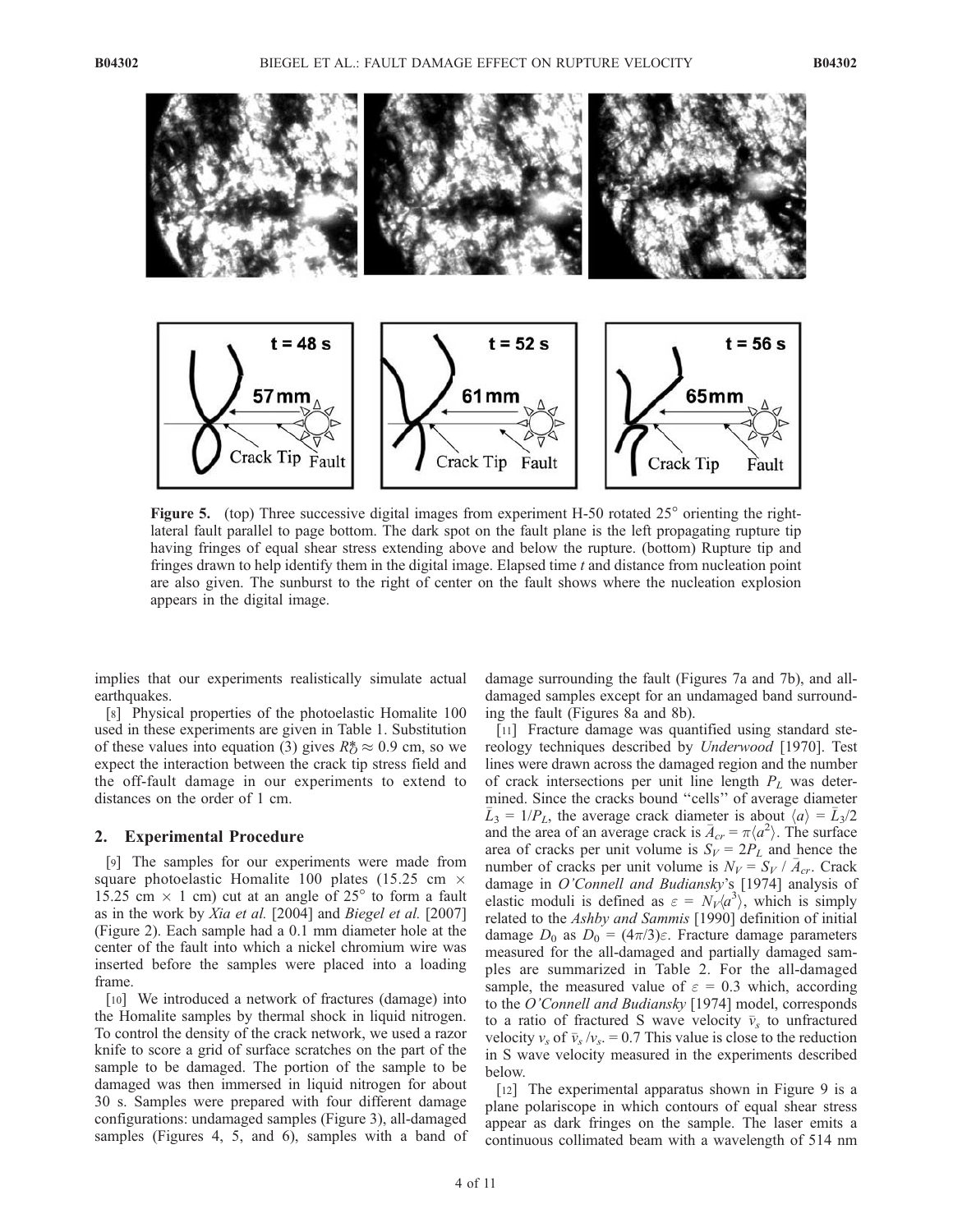

Figure 6. (top) Three successive digital images from experiment H-70 rotated  $25^\circ$  orienting the rightlateral fault parallel to page bottom. In each image the shear wave can be seen as a dark ellipse propagating toward the upper right of the field of view. Another lobe can be seen propagating to the upper left. (bottom) Right propagating shear wave indicated as a grey ellipse to help identify it in the digital image. Elapsed time  $t$  and distance  $r$  from the nucleation point are also shown.



Figure 7. (a) A digital scan of a sample with damage bands of half width  $w_d = 0.5$  cm made by dipping the edges in liquid nitrogen. The dark traces in the center along the fault are from the nucleation explosion. (b) A digital image from an experiment with damage bands. A rupture tip from the bilateral rupture appears as a dark spot on the fault surrounded by fringes and propagating to the left and right from a central nucleation point. The shear wave in this experiment has propagated out of the field of view. Sense of motion along fault is right lateral.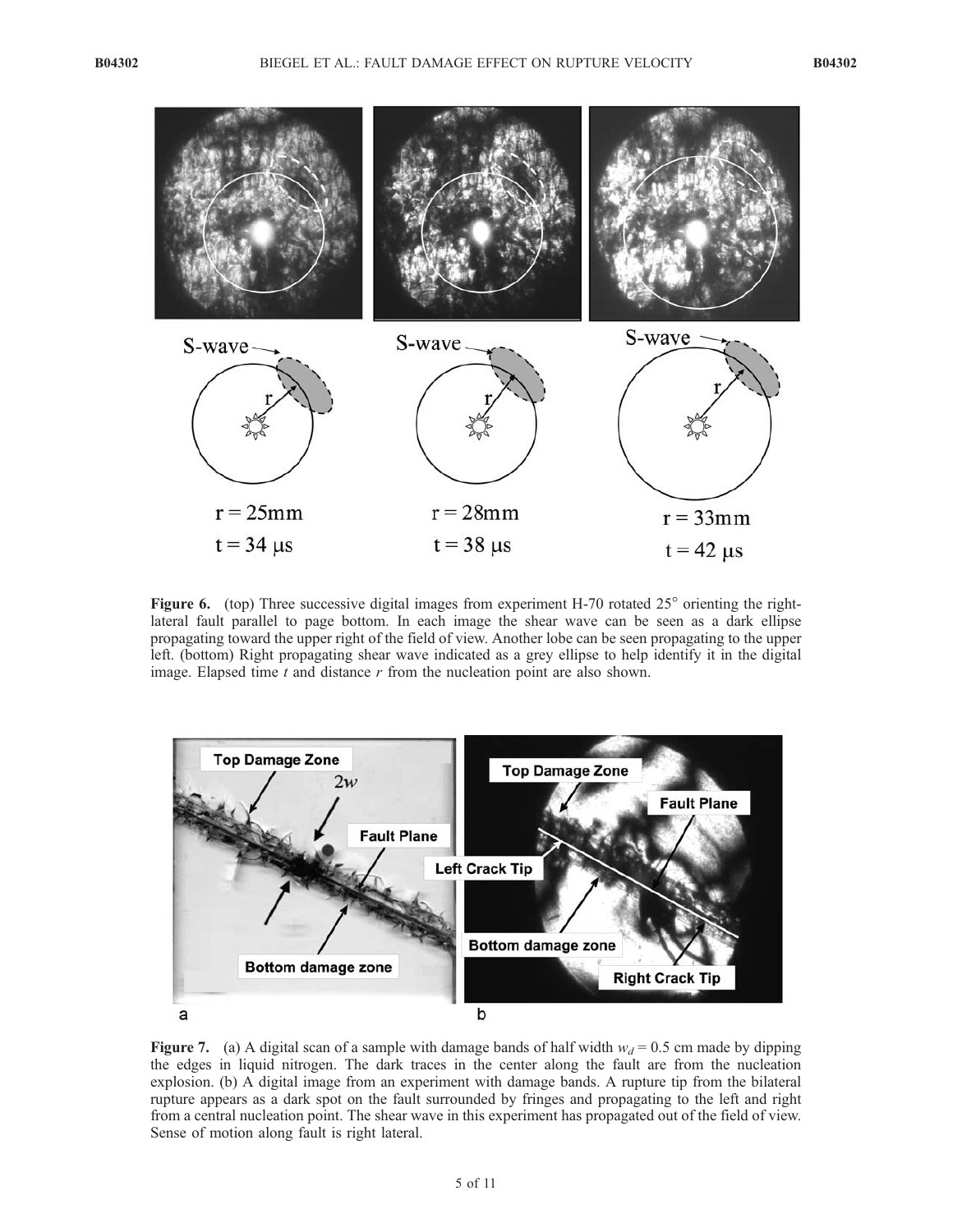

Figure 8. (a) A digital scan of the sample with undamaged bands of half width  $w_d = 0.5$  cm made by dipping all of the sample in liquid nitrogen except the edges. (b) A digital image from experiment H-52 with sample having undamaged bands of half width  $w_u = 2$  cm. The bilateral rupture tips clearly appear as dark spots on the fault surrounded by fringes propagating to the left and right from a central nucleation point. The shear wave in this experiment has propagated out of the field of view. Sense of motion along fault is right lateral.

that passes through a polarizer and the sample. It then passes through another polarizer to a beam splitting mirror serving two identical digital cameras. Each camera records 8 digital images at a nominal rate of one frame every 2  $\mu$ s [Dally and Riley, 2005].

[13] At the start of each experiment the sample was loaded to a uniaxial stress of 12 MPa. A capacitor bank was then discharged to vaporize the wire and nucleate a rupture by reducing the normal stress along about 1.5 cm of the fault plane. The capacitor discharge was also used to trigger the cameras. After each experiment the decrease in uniaxial load was recorded.

[14] The rupture tips could be identified in the digital photographs as areas of intense fringe concentration (high shear stress) that moved along the fault plane in successive frames. Fringes associated with the shear wave could usually be identified as segments of a circle centered on the explosion. These segments corresponded to the maximum lobes of the double-couple S wave radiation pattern generated by slip acceleration at the nucleation site.

[15] We first tested samples without damage for comparison with Xia et al. [2004] and Biegel et al. [2007]. A second series of experiments used all-damaged samples to observe the effect of damage on the rupture and shear wave velocities. The rest of the experiments used samples having damaged or undamaged bands of different widths to determine the spatial extent of the interaction between the stress field at the rupture tip and the off-fault damage.

## 3. Experimental Results

[16] For each experiment, we observed bilateral ruptures and the positions of the crack tips and shear wave fringes were identified in each frame of the sequence of digital photos. The propagation distances were plotted as a function of time to find the rupture speed,  $v_r$  and the shear wave

Table 2. Crack Density Data<sup>a</sup>

| Sample  | $P_{\text{I}}$ , mm | $L_3$ , mm | $\langle a \rangle$ , mm | $A_{CR}$ , mm | $mm^{-3}$<br>$S_{\rm w}$ , mm <sup>2</sup> |       |      |
|---------|---------------------|------------|--------------------------|---------------|--------------------------------------------|-------|------|
| $S-41$  | 0.13                | 7.9        | 3.9                      | 47.8          | 0.25                                       | 0.005 | 0.31 |
|         | 0.17                | 5.9        | 2.9                      | 26.4          | 0.33                                       | 0.012 | 0.32 |
|         | 0.13                | 8.9        | 4.4                      | 61.6          | 0.23                                       | 0.004 | 0.31 |
|         | 0.16                | 6.2        | 3.1                      | 30.7          | 0.32                                       | 0.01  | 0.32 |
| $S-61a$ | 0.14                | 6.9        | 3.4                      | 37.0          | 0.29                                       | 0.008 | 0.31 |
| $S-61b$ | 0.14                |            |                          | 42.1          | 0.27                                       | 0.006 | 0.32 |

a Four traverses were taken across one sample half of the S-41 all-damage sample. One traverse each was made across sample S-61 top and bottom sample halves. A point was counted when a crack surface intersected a grid line.  $P_L$  is points per unit line,  $L_3$  is mean intersect length,  $\langle a \rangle$  is average crack radius, A<sub>CR</sub> is average crack surface, S<sub>v</sub> is total crack surface per unit volume, N<sub>v</sub> is number of cracks per unit volume, and  $\varepsilon = N(a^3)$  is the crack density parameter [O'Connell and Budiansky, 1974].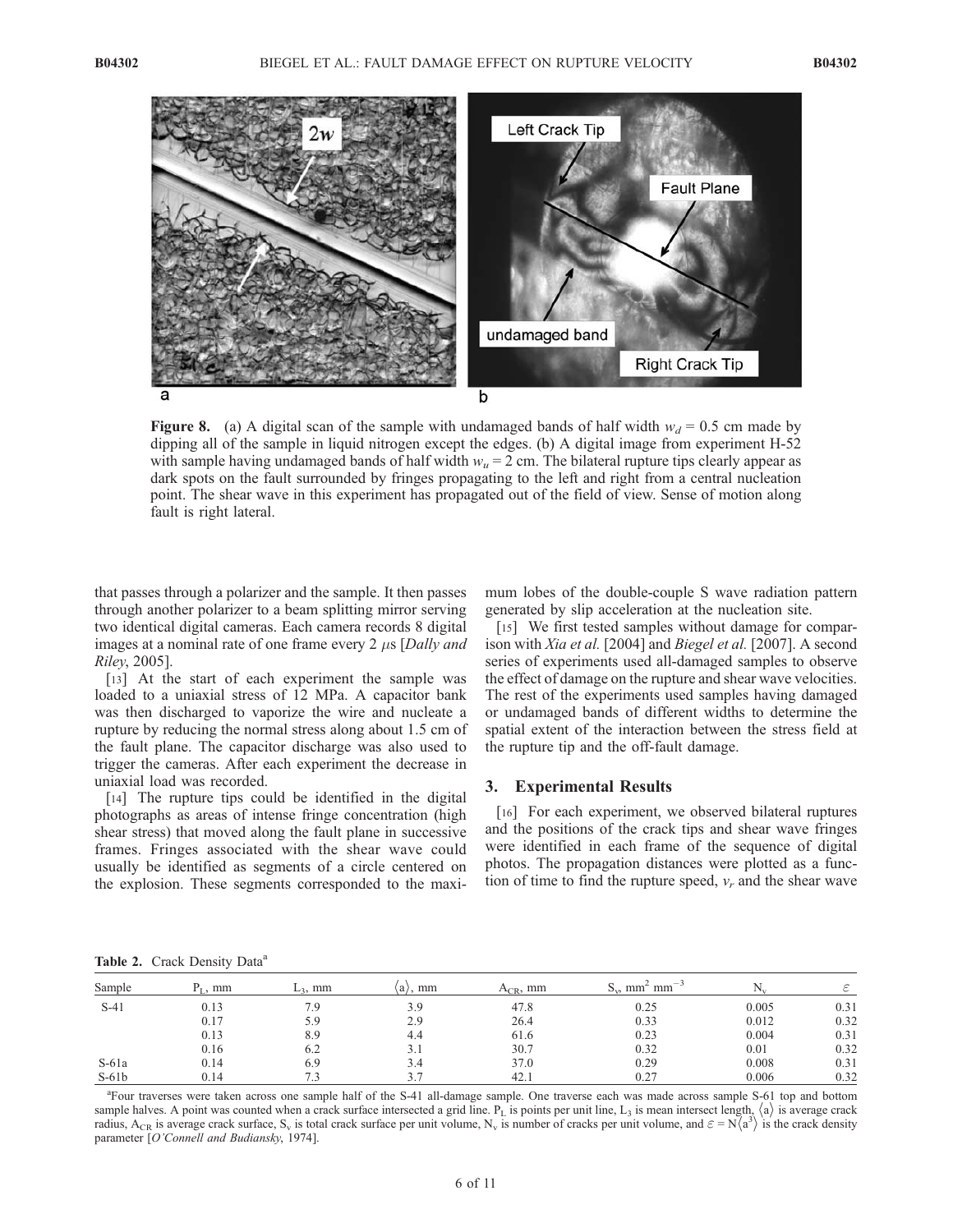

Figure 9. Diagram of experimental setup.

velocity,  $v_s$ . The velocities measured in all experiments are given in Tables 3, 4, and 5. A few rupture velocities could not be measured as indicated in Tables 3–5.

# 3.1. Undamaged Samples

[17] Two experiments (C-13 and H-43) used undamaged samples (Figure 3). For experiment H-43, the positions of the two rupture tips and the S wave are plotted as functions of time in Figures 10a and 10b. The S wave velocity was

Table 3. Experiments Classified by the Spatial Extent of Damage in the Sample<sup>a</sup>

| Experiments | $V_r$ , m/s                                | $V_s$ , m/s | $V_r/V_s$ |
|-------------|--------------------------------------------|-------------|-----------|
|             | No Damage                                  |             |           |
| $C-13$      | left 1150                                  | 1280        | 0.90      |
| $C-13$      | right 1150                                 | 1280        | 0.90      |
| $H-43$      | left 1110                                  | 1220        | 0.91      |
| $H-43$      | right 1090                                 | 1220        | 0.90      |
|             | All-Damaged                                |             |           |
| $H-50$      | left 900                                   | 1030        | 0.87      |
| $H-50$      | right V <sub>r</sub> could not be measured |             |           |
| $H-53$      | $left$ 830                                 |             |           |
| $H-53$      | right V <sub>r</sub> could not be measured |             |           |
| $H-70$      | left 720                                   | 970         | 0.74      |
| $H-70$      | right V <sub>r</sub> could not be measured |             |           |
| $HH-7$      | left $820$                                 | 1000        | 0.84      |
| $HH-7$      | right 860                                  | 1000        | 0.84      |

a Experiment name, direction of rupture propagation (left or right), rupture speed  $v_r$ , shear wave velocity  $v_s$ , and ratio of  $v_r/v_s$ . All experiments were run at 12 MPa, the remote uniaxial stress, not the normal stress resolved onto the main fault.

1220 m  $s^{-1}$ , consistent with known values for Homalite [Samudrala and Rosakis, 2003; Xia et al., 2004]. The rupture speed was 1110 m  $s^{-1}$  (0.91 $v_s$ ), consistent with previous measurements by Xia et al. [2004] and Biegel et al.

Table 4. Experiments Classified by the Half Width of the Damage Band  $w_d$  in the Sample<sup>a</sup>

| Experiments | <b>Rupture Direction</b>                   | $V_r$ , m/s |
|-------------|--------------------------------------------|-------------|
|             | Damage Half Width = $1/2$ cm               |             |
| H-54        | left                                       | 930         |
| $H-54$      | right V <sub>r</sub> could not be measured |             |
| $H-55$      | left                                       | 1000        |
| $H-55$      | right                                      | 930         |
| H-58        | left                                       | 880         |
| H-58        | right                                      | 830         |
|             | Damage Half Width = $1$ cm                 |             |
| $H-59$      | left                                       | 680         |
| $H-59$      | right                                      | 660         |
| $H-62$      | left                                       | 830         |
| $H-62$      | right                                      | 710         |
|             | Damage Half Width $= 2$ cm                 |             |
| $H-61$      | left                                       | 910         |
| $H-61$      | right                                      | 900         |
| H-67        | left                                       | 880         |
| $H-67$      | right V <sub>r</sub> could not be measured |             |
| $HH-10$     | right                                      | 850         |

<sup>a</sup> Experiment name, direction of rupture propagation and rupture speed  $v_r$ . All experiments were run at a uniaxial stress of 12 MPa.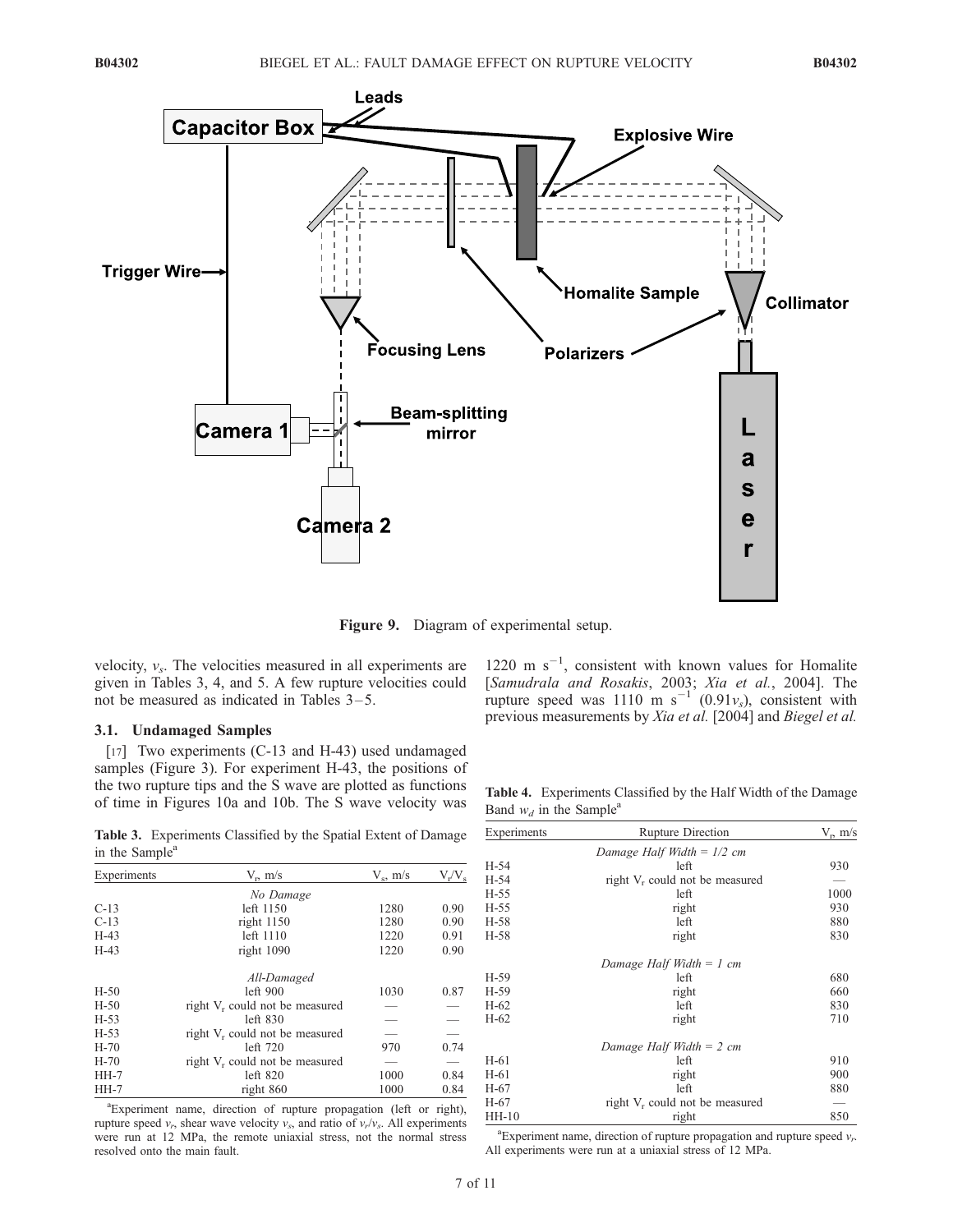Table 5. Experiments Classified by the Half Width of Undamaged Band  $w_u$  in the Sample<sup>a</sup>

| Experiments | <b>Rupture Direction</b>        | $V_r$ (m/s) |
|-------------|---------------------------------|-------------|
|             | Undamaged Half Width $= 0.5$ cm |             |
| $H-51$      | left                            | 1000        |
| $H-51$      | right                           | 1030        |
|             | Undamaged Half Width $= 2$ cm   |             |

H-52 left 1010 H-52 right 1050

a Experiment name, direction of rupture propagation (left or right), and rupture speed  $v_r$ . All experiments were run at a uniaxial stress of 12 MPa.

[2007]. Rupture and shear wave velocities for the experiments using undamaged samples are given in Table 3.

## 3.2. All-Damaged Samples

[18] The experiments using "all-damaged" samples were designed to see if off-fault damage could slow the rupture speed significantly below the Rayleigh limit ( $v_R = 0.92v_s$ ) where  $v_s$  is the shear wave velocity in the damaged Homalite. Four experiments (H-50, H-53, H-70, and HH-7), used all damaged samples prepared by completely immersing the prescored Homalite plates into liquid nitrogen (Figures 4, 5, and 6).

[19] For sample HH-7, the positions of the crack tips and S wave are plotted as functions of time in Figure 11. As is evident in Figures 5 and 6, stress concentrations due to the damage make it difficult to pick out the rupture front and S wave. We were able to make these picks by producing a movie of carefully aligned successive computer images and identifying moving perturbations in the pattern. While it is difficult to show this in single frames, we have identified the rupture front in three successive images in Figure 5 and the S wave in another three successive frames in Figure 6.



Figure 11. Positions of the rupture tips and the S wave as functions of time for all-damaged sample experiment HH-7. (a) Left propagating rupture tip. (b) Right propagating rupture tip.

[20] The average rupture velocity in Figure 11 was  $\sim 840$  m s<sup>-1</sup>, or  $\sim 73\%$  of the undamaged value, and the average S wave velocity was 1000 m  $s^{-1}$ or 80% of the undamaged value. The ratio  $v_r/v_s = 0.84$  is significantly below the Rayleigh limit of 0.92. Note that we have used the reduced value of  $v_s$  corresponding to the damaged Homalite. The implication is that  $v_r$  has been reduced beyond the effect of the lower  $v_s$ , presumably reflecting energy loss in the off-fault damage.

## 3.3. Samples With Damage Bands

[21] In order to determine the distance to which Coulomb slip extends from the fault plane, samples were prepared with damage bands surrounding the fault plane having



Figure 10. Positions of the rupture tips and the S wave as functions of time for experiment H-43. (a) Left propagating rupture tip. (b) Right propagating rupture tip. Point  $a = 0.7$  mm indicates the half length of the nucleating crack inferred from postexperiment inspection of the samples.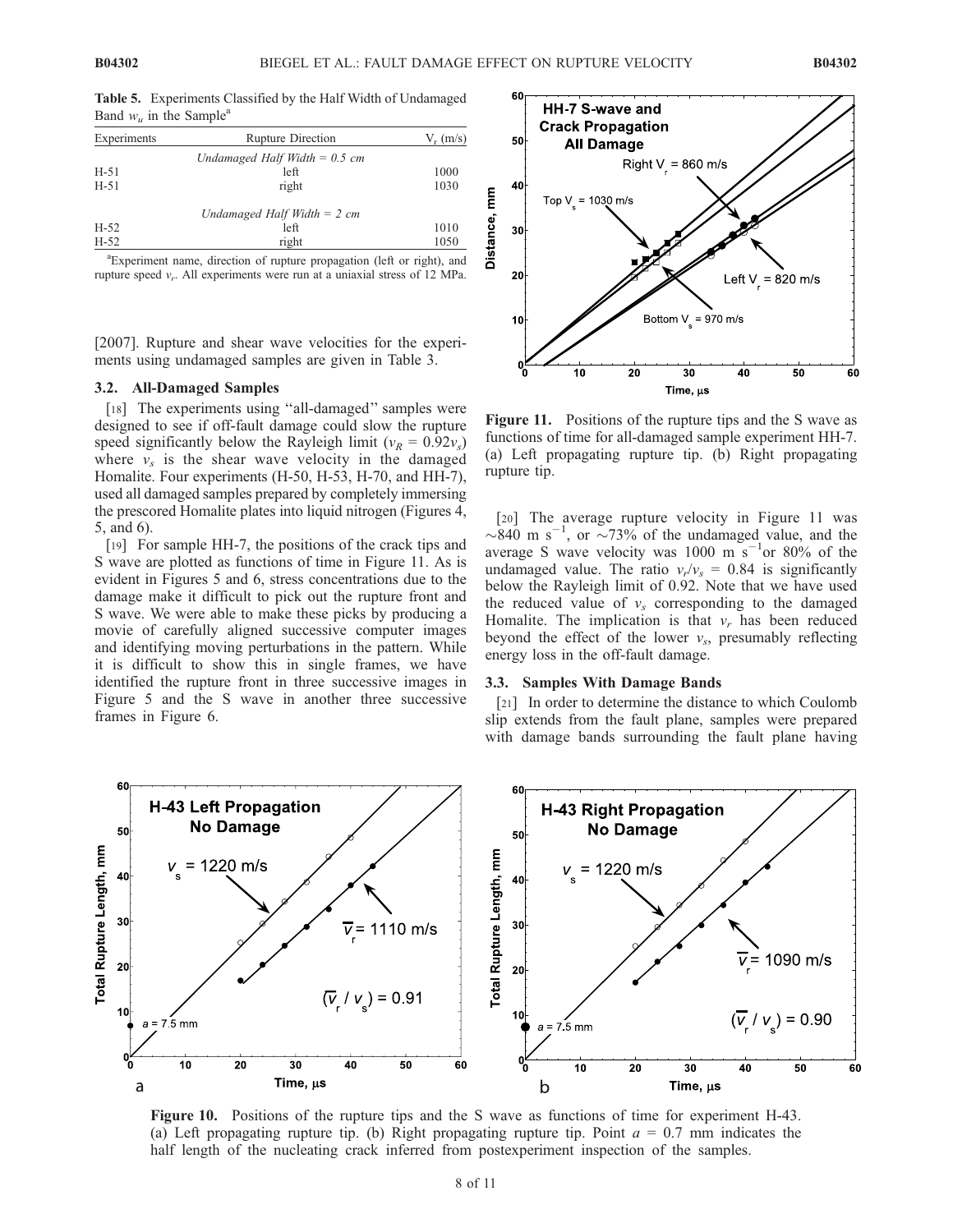

Figure 12. Position of the rupture tip as a function of time for experiment H-61 that had a 2 cm wide damage band. (a) Left propagating rupture tip. (b) Right propagating rupture tip.

widths of 0.5, 1.0 and 2.0 cm. Our hypothesis is that as the damage bands become wider, more energy is dissipated offfault and the rupture velocity should become slower. This progressive slowing should stop when the width of the damage zone is equal to the maximum distance at which Coulomb slip occurs on the off-fault cracks. When the width of the damage band exceeds the spatial extent of off-fault Coulomb slip on the cracks, then any additional increases in damage width should have no effect on the rupture velocity.

[22] Figure 12 shows the positions of the rupture tips and S wave as functions of time for sample H-61. Rupture velocities for all samples with damage bands are given in Table 4.

#### 3.4. Samples With Undamaged Bands

[23] We also tested samples having undamaged bands surrounding the fault with widths of 0.5 and 2.0 cm. (Figures 8a and 8b). In these cases, all of the sample except the edge along the fault plane were scored and dipped in liquid nitrogen. The hypothesis in this case is that that the off-fault damage will not affect the rupture velocity until it is close enough to the fault plane to allow Coulomb slip on the fractures. Figure 13 shows the positions of the crack tips



Figure 13. Position of the rupture tip as a function of time for experiment H-51 that had an 0.5 cm wide undamaged band surrounding the fault plane. (a) Left propagating rupture tip. (b) Right propagating rupture tip.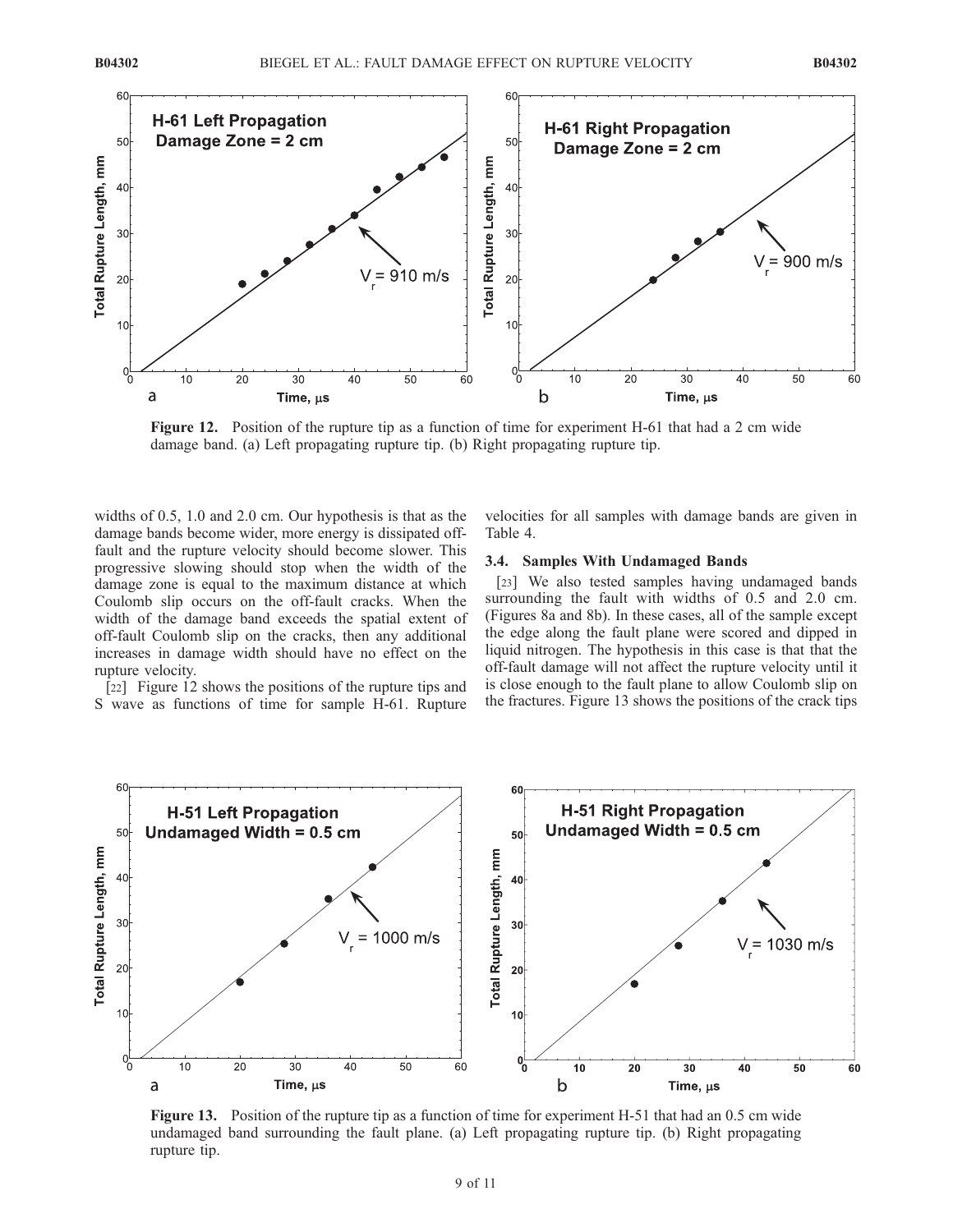

**Figure 14.** A plot of the rupture speed  $v_r$  as a function of the half width  $w$  of the damaged (or undamaged) band. Undamaged samples are considered to have an undamaged band half width comparable to the size of the sample, or a damage band of zero half width. All-damaged samples are considered to have a damage band comparable to the width of the sample, or an undamaged band of zero width. Therefore velocities in the undamaged or all-damaged samples appear on both the right and left sides of the graph. Samples with damage bands show a decrease in  $v_r$  with an increase in damaged half width  $w_d$ . Samples with undamaged bands show an increase in  $v_r$  with an increase in undamaged half width  $w_u$ . Note that  $v_r$  decreases for damaged bands less than  $\sim$ 1 cm, reaching a stable rupture speed for larger values. Similarly,  $v_r$  increases for undamaged bands less than  $\sim$ 1 cm and reaches a stable rupture speed for larger values.

and S wave as functions of time curve for experiment H-51 Rupture velocities for all our experiments using undamaged bands are given in Table 5.

### 3.5. An Experimental Estimate of  $R_0^*$

[24] The results of the experiments with samples having damaged and undamaged bands from Tables  $3-5$  are summarized in Figure 14, which shows the rupture speed  $v_r$  as a function of the half width w of the band. Experiments using samples with no damage (C-13 and H-43) can be viewed either as having an undamaged band with a half width comparable to the size of the sample and plotted on the right-hand side of Figure 14 or as having a damage band of zero half width and plotted on the left-hand side of Figure 14. Similarly, the experiments having all-damaged samples (H-50, H-53, and H-70) can be viewed as having a damage band comparable to the width of the sample, or an undamaged band of zero width, and are plotted accordingly on Figure 14.

[25] Results from the samples with damage bands show a decrease in  $v_r$  with an increase in damaged half width  $w_d$ . Experiments with samples having with undamaged bands show an increase in  $v_r$  with an increase in undamaged half

width  $w_u$ . Note that  $v_r$  decreases for  $w_d$  less than about 1 cm, reaching a stable rupture speed for larger values. Similarly,  $v_r$  increases for  $w_u$  less than about 1 cm, and reaches a stable rupture speed for larger values. The implication is that the region of Coulomb slip extends to a distance about 1 cm from the fault plane, in agreement with our above prediction for  $R_0^*$  using the *Rice et al.* [2005] model.

## 4. Discussion

[26] Our experiments show that off-fault damage can reduce rupture speed substantially below the Rayleigh limit of 0.92  $v_s$ , even when  $v_s$  has been reduced to its damaged value. The implication is that mechanisms beyond the simple reduction of the shear modulus contribute to the observed reduction in rupture speed. The most likely explanation is that friction due to Coulomb slip on fracture surfaces dissipates a portion of the energy flowing into the crack tip.

# 4.1. Off-Fault Damage as a Source of Mechanical Heterogeneity During Earthquake Rupture

[27] The width of strike-slip fault zones is observed to vary along strike. Anderson et al. [1983] documented wide variations in the thickness of exhumed parts of the San Gabriel Fault. While the damage zone is only a few cm thick at its narrowest, only one kilometer to the east the damage zone spans tens of meters. Our experiments imply that such changes in the width of the damage zone can have large effects on the rupture velocity during the course of an earthquake, with important consequences for strong ground motion. It is possible that variations in damage zone dimensions may be the physical manifestation of the asperities and barriers on a fault proposed by seismologists to explain high-frequency seismic radiation from earthquakes [Aki, 1979; Papageorgiou, 2003].

## 4.2. Initial Crack Density and Velocity Reduction

[28] Table 3 shows that  $\bar{v}_s / v_s \approx 0.75$  to 0.85 in our alldamaged experiments which, for dry samples corresponds to an O'Connell and Budiansky [1974] crack density parameter  $\varepsilon \approx 0.15$  to 0.3, comparable to the value we measured using stereology. It is not surprising that the theory and experiments are not in perfect agreement since the theory was developed for a dilute array of nonintersecting fractures.

#### 4.3. Increase in Off-Fault Damage

[29] It is interesting to note that we never observed crack growth during our experiments. We suggest this is because the spatial extent of the off-fault stress field of about 1 cm in Homalite is too small to extend the initial cracks in our experiments, which had an average crack length also on the order of 1 cm. It may be possible to generate an increase in off fault damage by using a geological material like marble. The larger elastic modulus in marble translates to a larger interaction distance of several centimeters, while the weak boundaries of the small grains produce a millimeter-scale network of initial damage.

[30] **Acknowledgments.** Ronald Biegel and Charles Sammis would like to acknowledge the generous support of the National Science Foundation grants EAR-0510142 and EAR-0711171 to the University of